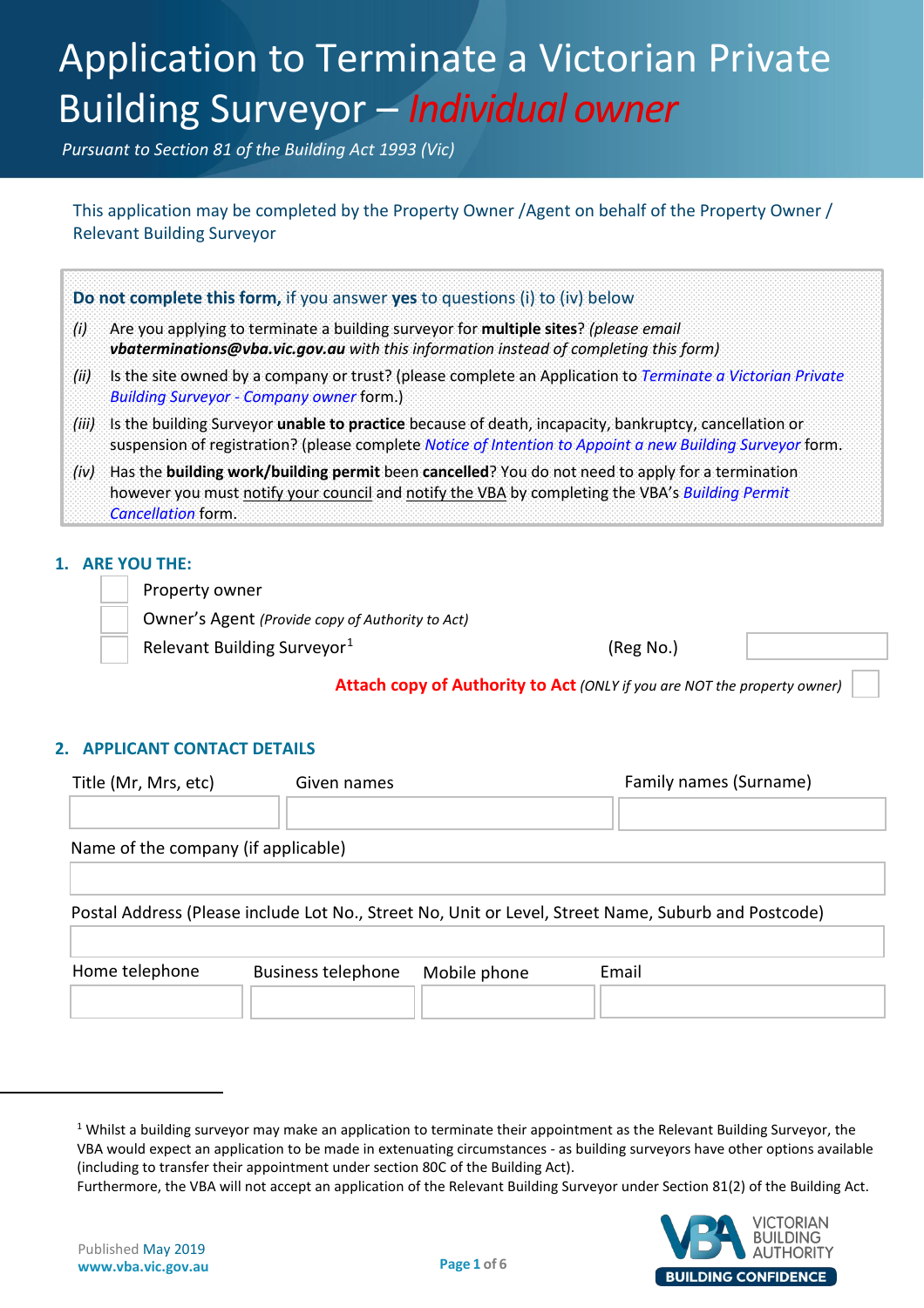### **3. PROPERTY OWNER CONTACT DETAILS (**Only complete if different to applicant contact details above**)**

| Title (Mr, Mrs, etc)           | Given names               |              | Family names (Surname)                                                                              |
|--------------------------------|---------------------------|--------------|-----------------------------------------------------------------------------------------------------|
|                                |                           |              | Postal Address (Please include Lot No., Street No, Unit or Level, Street Name, Suburb and Postcode) |
| Home telephone                 | <b>Business telephone</b> | Mobile phone | Email                                                                                               |
| <b>4. CERTIFICATE OF TITLE</b> | <b>Attach Copy*</b>       |              |                                                                                                     |

# **5. BUILDING WORK LOCATION (One location only\*)**

| Lot number  | Street number | Unit or level number |
|-------------|---------------|----------------------|
| Street name | Suburb        | Postcode             |
|             |               |                      |

# **6. DESCRIPTION OF THE BUILDING WORK**

# **7. DETAILS OF THE STATUS OF BUILDING WORK**

#### **a. Has a building permit been issued for this building work by the relevant building surveyor?**

| Yes - What is the building permit number?                                               | Attach copy* |
|-----------------------------------------------------------------------------------------|--------------|
| No                                                                                      |              |
| b. Has the building work commenced?                                                     |              |
| Yes                                                                                     |              |
| No                                                                                      |              |
| c. Do you intend to complete the building work?                                         |              |
| Yes                                                                                     |              |
| No                                                                                      |              |
| d. Has a building notice or building order been issued for the building work?           |              |
| Yes                                                                                     |              |
| OR Building order<br><b>Building notice</b><br><b>Attach copy</b> (if you answered Yes) |              |
| No                                                                                      |              |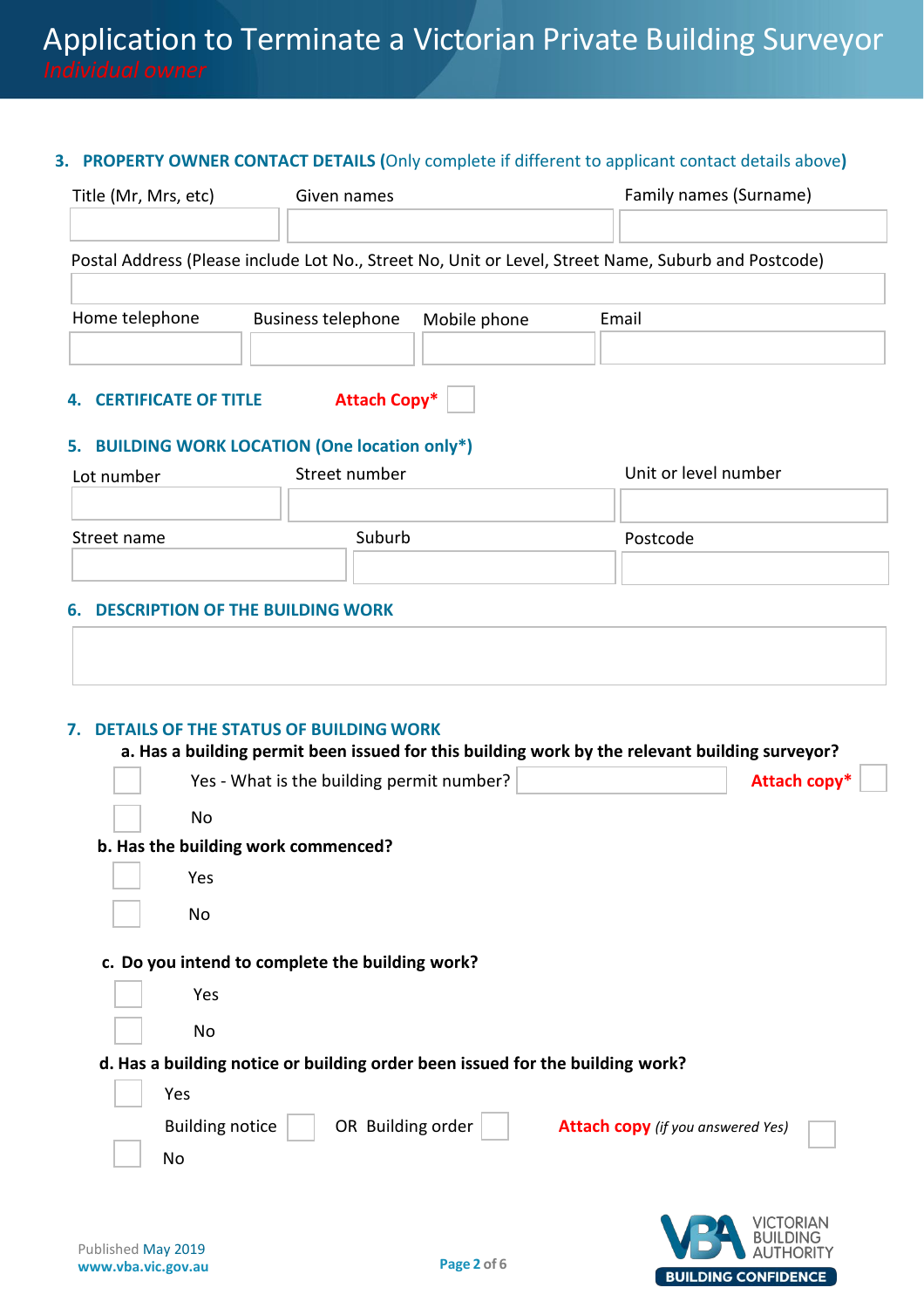# Application to Terminate a Victorian Private Building Surveyor *Individual owner*

### **8. DETAILS OF THE FIRST RELEVANT BUILDING SURVEYOR APPOINTED**

| Name of the company (if applicable)<br>Postal Address (Please include Lot No., Street No, Unit or Level, Street Name, Suburb and Postcode)<br>Home telephone<br><b>Business telephone</b><br>Mobile phone<br>Email<br>DATE OF APPOINTMENT OF THE FIRST RELEVANT BUILDING SURVEYOR<br>Date<br>Provide a copy of the appointment (either document below is accepted)<br>Attach copy <sup>*</sup><br>Section 80, or<br>Copy of the Application for a Building Permit<br>DID THE APPLICANT APPOINT THE RELEVANT BUILDING SURVEYOR?<br>Yes<br>No<br>11. DID ANOTHER PERSON APPOINT THE RELEVANT BUILDING SURVEYOR?<br>Yes - Provide information:<br>No<br>12. IS THERE MORE THAN ONE BUILDING SURVEYOR APPOINTED FOR THE SAME WORK?<br>Yes (go to question 13 - provide details of the second building surveyor)<br>No (skip to question 17)<br>13. DETAILS OF THE SECOND RELEVANT BUILDING SURVEYOR APPOINTED (If applicable)<br>Family names (Surname) Registration Number (MUST)<br>Title (Mr, Mrs, etc)<br>Given names<br>Name of the company (if applicable)<br>Postal Address (Please include Lot No., Street No, Unit or Level, Street Name, Suburb and Postcode) | Title (Mr, Mrs, etc) | Given names               |              |       | Family names (Surname) Registration Number (MUST) |
|---------------------------------------------------------------------------------------------------------------------------------------------------------------------------------------------------------------------------------------------------------------------------------------------------------------------------------------------------------------------------------------------------------------------------------------------------------------------------------------------------------------------------------------------------------------------------------------------------------------------------------------------------------------------------------------------------------------------------------------------------------------------------------------------------------------------------------------------------------------------------------------------------------------------------------------------------------------------------------------------------------------------------------------------------------------------------------------------------------------------------------------------------------------------|----------------------|---------------------------|--------------|-------|---------------------------------------------------|
|                                                                                                                                                                                                                                                                                                                                                                                                                                                                                                                                                                                                                                                                                                                                                                                                                                                                                                                                                                                                                                                                                                                                                                     |                      |                           |              |       |                                                   |
|                                                                                                                                                                                                                                                                                                                                                                                                                                                                                                                                                                                                                                                                                                                                                                                                                                                                                                                                                                                                                                                                                                                                                                     |                      |                           |              |       |                                                   |
|                                                                                                                                                                                                                                                                                                                                                                                                                                                                                                                                                                                                                                                                                                                                                                                                                                                                                                                                                                                                                                                                                                                                                                     |                      |                           |              |       |                                                   |
|                                                                                                                                                                                                                                                                                                                                                                                                                                                                                                                                                                                                                                                                                                                                                                                                                                                                                                                                                                                                                                                                                                                                                                     |                      |                           |              |       |                                                   |
|                                                                                                                                                                                                                                                                                                                                                                                                                                                                                                                                                                                                                                                                                                                                                                                                                                                                                                                                                                                                                                                                                                                                                                     |                      |                           |              |       |                                                   |
|                                                                                                                                                                                                                                                                                                                                                                                                                                                                                                                                                                                                                                                                                                                                                                                                                                                                                                                                                                                                                                                                                                                                                                     |                      |                           |              |       |                                                   |
|                                                                                                                                                                                                                                                                                                                                                                                                                                                                                                                                                                                                                                                                                                                                                                                                                                                                                                                                                                                                                                                                                                                                                                     |                      |                           |              |       |                                                   |
|                                                                                                                                                                                                                                                                                                                                                                                                                                                                                                                                                                                                                                                                                                                                                                                                                                                                                                                                                                                                                                                                                                                                                                     |                      |                           |              |       |                                                   |
|                                                                                                                                                                                                                                                                                                                                                                                                                                                                                                                                                                                                                                                                                                                                                                                                                                                                                                                                                                                                                                                                                                                                                                     |                      |                           |              |       |                                                   |
|                                                                                                                                                                                                                                                                                                                                                                                                                                                                                                                                                                                                                                                                                                                                                                                                                                                                                                                                                                                                                                                                                                                                                                     |                      |                           |              |       |                                                   |
|                                                                                                                                                                                                                                                                                                                                                                                                                                                                                                                                                                                                                                                                                                                                                                                                                                                                                                                                                                                                                                                                                                                                                                     |                      |                           |              |       |                                                   |
|                                                                                                                                                                                                                                                                                                                                                                                                                                                                                                                                                                                                                                                                                                                                                                                                                                                                                                                                                                                                                                                                                                                                                                     |                      |                           |              |       |                                                   |
|                                                                                                                                                                                                                                                                                                                                                                                                                                                                                                                                                                                                                                                                                                                                                                                                                                                                                                                                                                                                                                                                                                                                                                     |                      |                           |              |       |                                                   |
|                                                                                                                                                                                                                                                                                                                                                                                                                                                                                                                                                                                                                                                                                                                                                                                                                                                                                                                                                                                                                                                                                                                                                                     |                      |                           |              |       |                                                   |
|                                                                                                                                                                                                                                                                                                                                                                                                                                                                                                                                                                                                                                                                                                                                                                                                                                                                                                                                                                                                                                                                                                                                                                     |                      |                           |              |       |                                                   |
|                                                                                                                                                                                                                                                                                                                                                                                                                                                                                                                                                                                                                                                                                                                                                                                                                                                                                                                                                                                                                                                                                                                                                                     |                      |                           |              |       |                                                   |
|                                                                                                                                                                                                                                                                                                                                                                                                                                                                                                                                                                                                                                                                                                                                                                                                                                                                                                                                                                                                                                                                                                                                                                     |                      |                           |              |       |                                                   |
|                                                                                                                                                                                                                                                                                                                                                                                                                                                                                                                                                                                                                                                                                                                                                                                                                                                                                                                                                                                                                                                                                                                                                                     |                      |                           |              |       |                                                   |
|                                                                                                                                                                                                                                                                                                                                                                                                                                                                                                                                                                                                                                                                                                                                                                                                                                                                                                                                                                                                                                                                                                                                                                     |                      |                           |              |       |                                                   |
|                                                                                                                                                                                                                                                                                                                                                                                                                                                                                                                                                                                                                                                                                                                                                                                                                                                                                                                                                                                                                                                                                                                                                                     |                      |                           |              |       |                                                   |
|                                                                                                                                                                                                                                                                                                                                                                                                                                                                                                                                                                                                                                                                                                                                                                                                                                                                                                                                                                                                                                                                                                                                                                     |                      |                           |              |       |                                                   |
|                                                                                                                                                                                                                                                                                                                                                                                                                                                                                                                                                                                                                                                                                                                                                                                                                                                                                                                                                                                                                                                                                                                                                                     |                      |                           |              |       |                                                   |
|                                                                                                                                                                                                                                                                                                                                                                                                                                                                                                                                                                                                                                                                                                                                                                                                                                                                                                                                                                                                                                                                                                                                                                     |                      |                           |              |       |                                                   |
|                                                                                                                                                                                                                                                                                                                                                                                                                                                                                                                                                                                                                                                                                                                                                                                                                                                                                                                                                                                                                                                                                                                                                                     |                      |                           |              |       |                                                   |
|                                                                                                                                                                                                                                                                                                                                                                                                                                                                                                                                                                                                                                                                                                                                                                                                                                                                                                                                                                                                                                                                                                                                                                     | Home telephone       | <b>Business telephone</b> | Mobile phone | Email |                                                   |

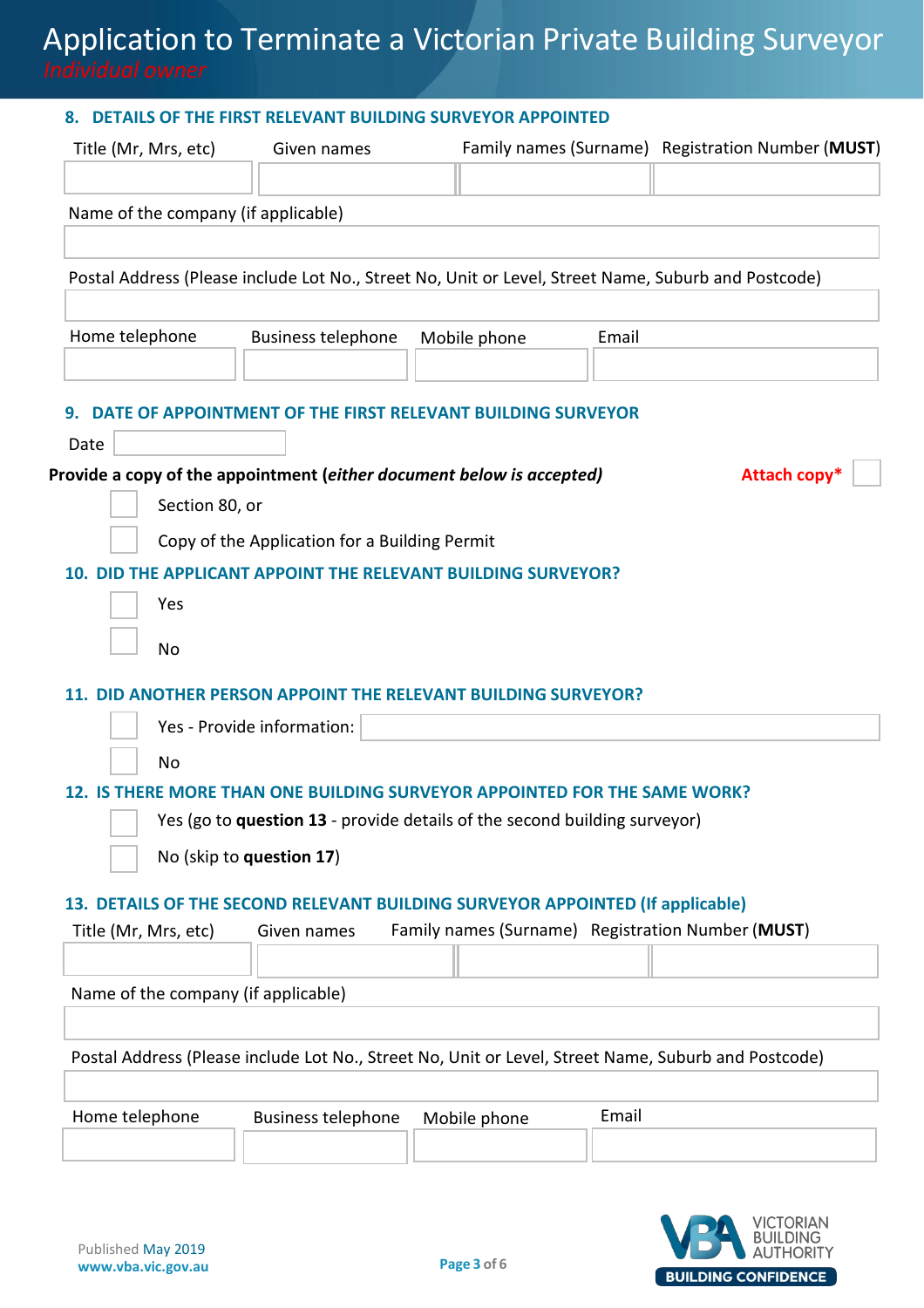#### **14. DATE OF APPOINTMENT OF THE SECOND RELEVANT BUILDING SURVEYOR**

**Note: It is an offence under the Building Act 1993 section 79 (2) a person must not appoint a private building surveyor to complete any functions set out in section 76 in respect of a building or building work if another building surveyor has already commenced to carry out the functions in respect of that building or building work**.

Date

Provide a copy of the appointment **Attach COPY** (*if you answered Yes to Q12)* 

Section 80 or

Copy of the Application for a Building Permit

#### **15. HAS THE BUILDING WORK CHANGED?**

Yes *(go to question 16)* 

No *(skip to question 17)*

#### **16. PLEASE DESCRIBE HOW THE BUILDING WORK HAS CHANGED.**

# **17. EXPLAIN THE REASON/S FOR THE TERMINATION OF THE APPOINTMENT OF THE FIRSTBUILDING SURVEYOR? (NO MORE THAN 500 WORDS)[2](#page-3-0)**

# **TO FACILITATE THE TRANSFER OF THE APPOINTMENT**

# **18. HAVE YOU DISCUSSED YOUR INTENTIONS TO TERMINATE THE FIRST BUILDING SURVEYOR'S APPOINTMENT WITH THE BUILDING SURVEYOR?[3](#page-3-1)**



<span id="page-3-1"></span><span id="page-3-0"></span> $\overline{\phantom{a}}$ 

Yes, *(please attach their letter of agreement to terminate their appointment)*

**Attach letter of agreement OR**

No, *(please provide a reason below and attach evidence to back up your reason why you cannot get the first building surveyor to agree to terminate their appointment)* 

**copy of evidence**\*

<sup>3</sup> If you are the building surveyor, have you discussed your intention to terminate your appointment with the property owner or their agent.



<sup>&</sup>lt;sup>2</sup> Please be aware that your reasons for the application may be disclosed the building surveyor.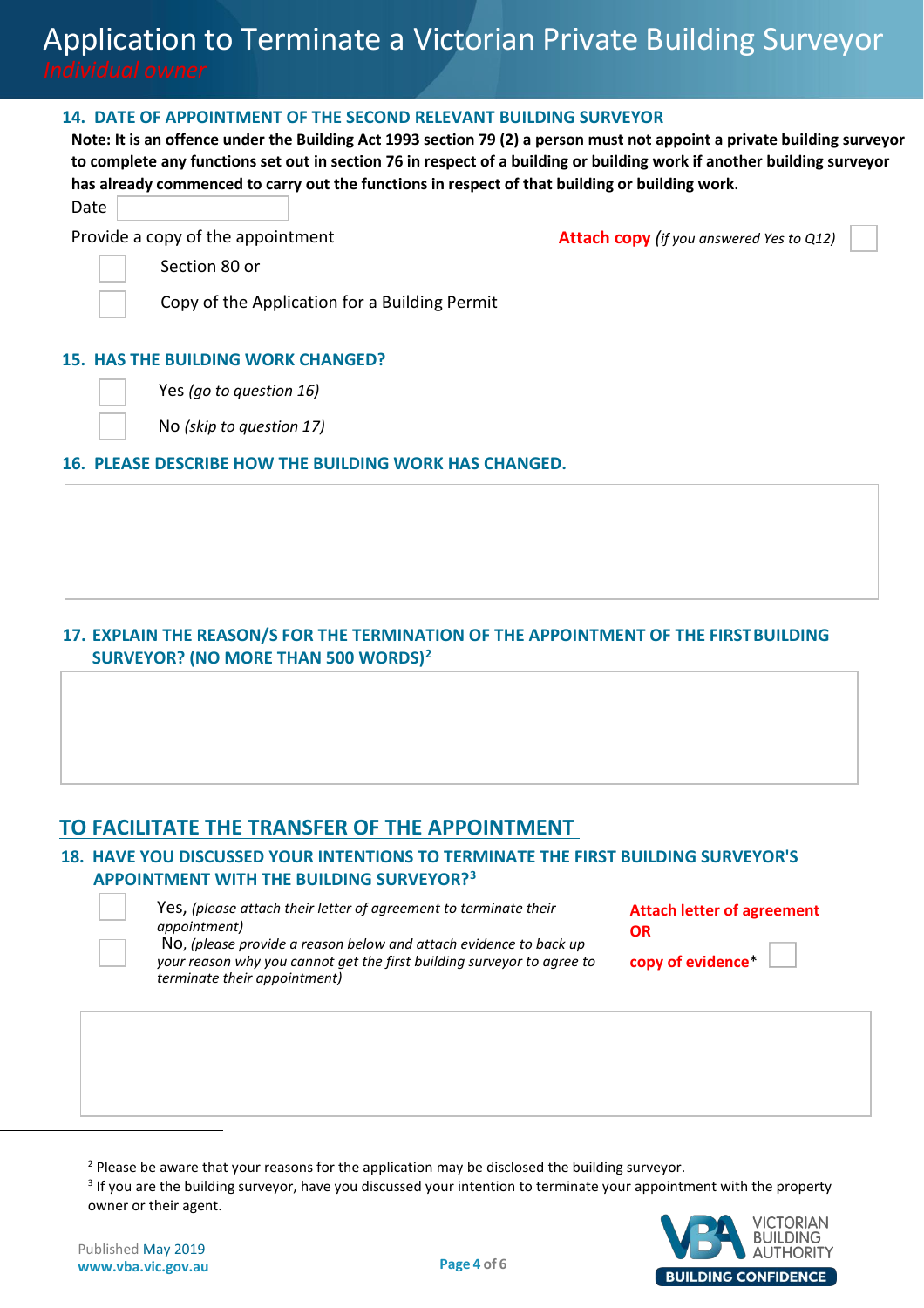# **19. HAVE YOU IDENTIFIED A NEW BUILDING SURVEYOR WHO IS WILLING TO TAKE OVER THE TRANSFER OF THE FUNCTION FOR THIS APPOINTMENT OR BUILDING WORK?**



Yes *(please attach their letter of acceptance to take over transfer)* **Attach copy\***



No, *Do not submit this application yet. The VBA cannot grant a termination unless you have identified a new building surveyor willing to take over the transfer. You can visit the VBA website and look up a list of Register Building Practitioner here <hyperlink>*

# **20. CONTACT DETAILS OF THE PROPOSED NEW RELEVANT BUILDING SURVEYOR WILLING TO ACCEPT THE TRANSFER OF FUNCTIONS**

| Title (Mr, Mrs, etc) | Given names | Family names (Surname) Registration Number (MUST) |
|----------------------|-------------|---------------------------------------------------|
|                      |             |                                                   |

Name of the company (if applicable)

Postal Address (Please include Lot No., Street No, Unit or Level, Street Name, Suburb and Postcode)

| Home telephone | <b>Business telephone</b> | Mobile phone | Email |  |
|----------------|---------------------------|--------------|-------|--|
|                |                           |              |       |  |

**It is important to note, that the applicant is to endeavor to complete the application form and to provide all the supporting information/documentation when submitting this form.** 

# **If supporting documents are missing the application will be returned to the applicant so please use the checklist below to ensure you application is processed in a timely manner.**

| Checklist of documents required to support this application                                                                                       |                                      |                               |  |  |
|---------------------------------------------------------------------------------------------------------------------------------------------------|--------------------------------------|-------------------------------|--|--|
| <b>Description</b>                                                                                                                                | <b>Relates to</b><br><b>Question</b> | <b>Tick Enclosed</b><br>items |  |  |
| Authority letter if acting on behalf of the owner                                                                                                 | 1                                    |                               |  |  |
| Certificate of Title                                                                                                                              | $4*$                                 |                               |  |  |
| <b>Building Permit number</b>                                                                                                                     | $7.a*$                               |                               |  |  |
| Copy of building notice if any (pursuant to section 106) OR building<br>orders if any (pursuant to section 37)                                    | $7.d*$                               |                               |  |  |
| Section 80 Appointment from the first relevant building surveyor OR<br>Application for Building Permit from the first relevant building surveyor  | $9*$                                 |                               |  |  |
| Section 80 Appointment from the second relevant building surveyor OR<br>Application for Building Permit from the first relevant building surveyor | 14                                   |                               |  |  |
| Letter from the first relevant building surveyor willing to be terminated<br>OR relevant evidence of attempts to contact                          | $18*$                                |                               |  |  |
| Letter from the new relevant building surveyor willing to accept the<br>transfer of functions                                                     | $19*$                                |                               |  |  |

**\*** *Denotes what documents are required for ALL applications*